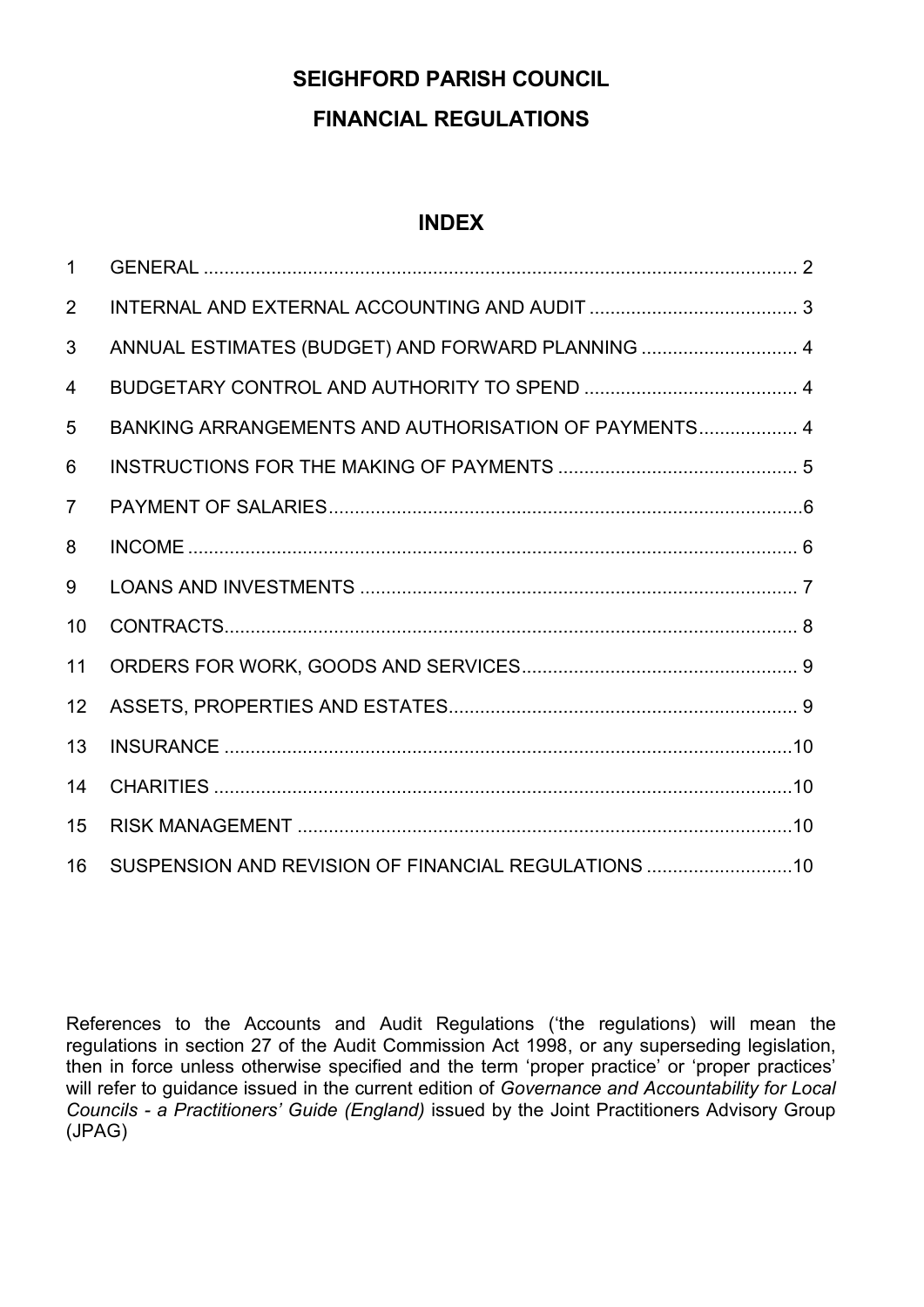# <span id="page-1-0"></span>**1 GENERAL**

- 1.1. These regulations govern the financial management by the council and must be observed in conjunction with the council's standing orders and any individual financial regulations relating to contracts.
- 1.2. Members of Council are expected to follow the instructions within these Regulations and not to entice employees to breach them. Failure to follow instructions within these Regulations brings the office of councillor into disrepute. A breach of these Regulations by an employee is gross misconduct.
- 1.3. The council is responsible in law for ensuring that its financial management is adequate, effective and has a sound system of internal control, covering:
	- the management of risk
	- the timely production of accounts.
	- the safe and efficient safeguarding of public money.
	- the prevention and detection of inaccuracy and fraud.
	- the prompt recording of financial transactions
	- the prevention and detection of inaccuracies and fraud
	- the ability to reconstruct any lost records.
	- the robust scrutiny of bad debts, which must not be written off without the approval of the RFO which will be recorded in Council minutes.
- 1.4. The RFO; (s151 Officer)
	- acts under the policy direction of the council;
	- administers the council's financial affairs in accordance with all Acts, Regulations and proper practices;
	- determines the accounting records and accounting control systems for the Council
	- ensures the accounting control systems are observed;
	- maintains up to date accounting records in accordance with proper practices;
	- assists the council to secure economy, efficiency and effectiveness for its resources;
	- produces financial management information as required by the council.
- 1.5. The accounting records and procedures determined by the RFO should be easy to understand and be based on regular bank reconciliations together with budget monitoring and will comply with the Accounts and Audit Regulations, appropriate guidance and proper practices.
- 1.6. The accounting records determined by the RFO will, in particular, separate entries for S137 expenditure.
- 1.7. The council is not empowered to delegate any of the following:
	- approving accounting statements;
	- approving an annual governance statement;
	- borrowing;
	- writing off bad debts;
	- declaring eligibility for the General Power of Competence; and
	- addressing recommendations in any report from the internal or external auditors,.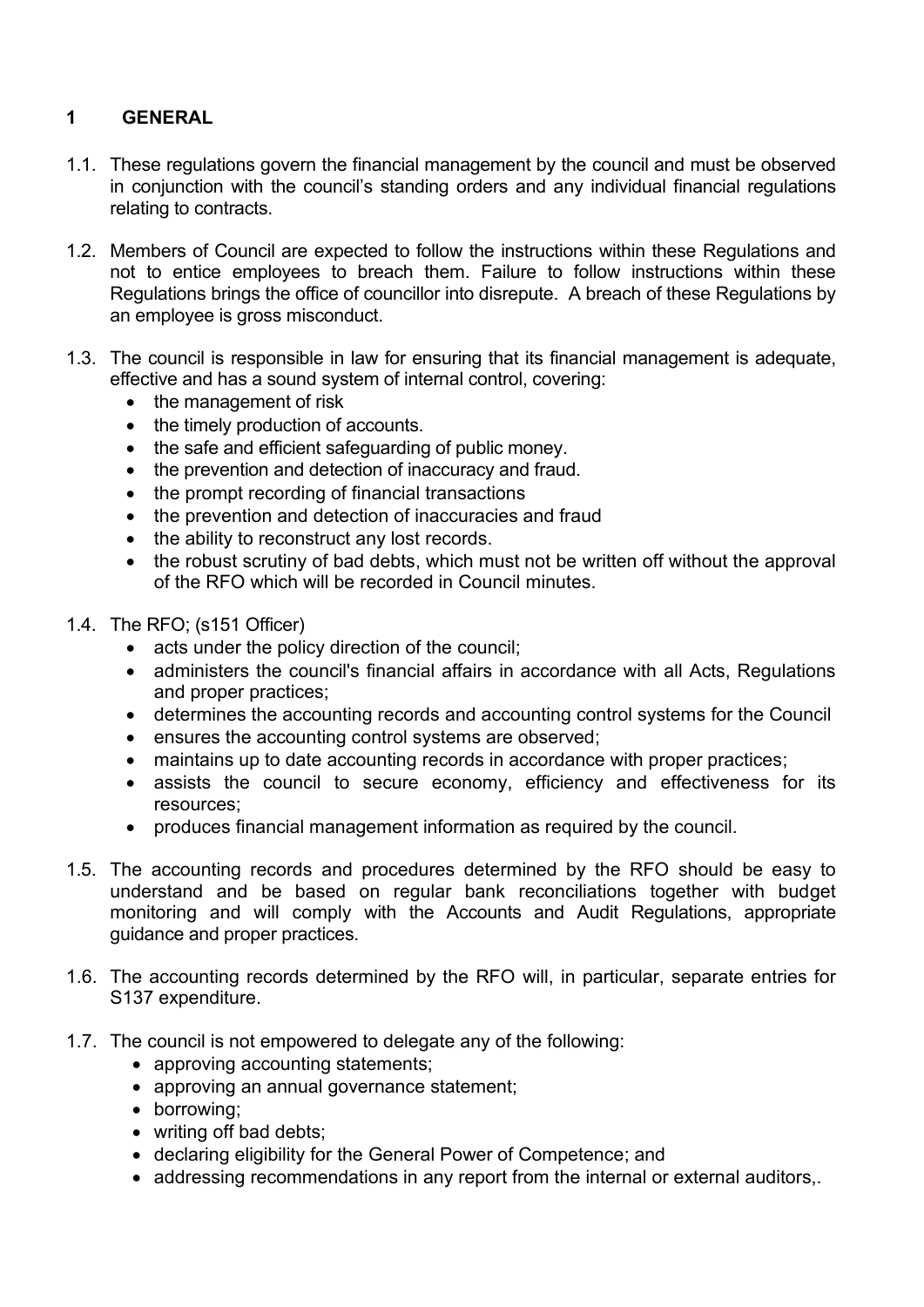- 1.8. In addition the council must:
	- determine and keep under regular review the bank mandate for all council bank accounts;
	- approve any grant or single commitment in excess of £250
	- have regard to recommendations about annual salaries of employees
- 1.9. At least once a year, prior to approving the Annual Governance Statement, the council should review the effectiveness of its financial systems.

#### <span id="page-2-0"></span>**2 INTERNAL AND EXTERNAL ACCOUNTING AND AUDIT**

- 2.1 At each Council meeting, the Chairman will sign the list of payments, the bank reconciliation and, periodically, the budget monitoring statements, highlighting material variances ie over 15% of the approved budget.
- 2.2 The RFO will complete the annual statement of accounts, annual report, and any related documents of the council contained in the Annual Return (as specified in proper practices) as soon as practicable after the end of the financial year and having certified the accounts will report to the council within the timescales set by the Accounts and Audit Regulations.
- 2.3 Any officer or member of the council will make available such documents and records as appear to the council to be necessary for the purpose of the audit and will, as directed by the council, supply the RFO, internal auditor, or external auditor with such information and explanation as they require.
- 2.4 The internal auditor will be appointed by and will carry out the work in relation to internal controls required by the council in accordance with proper practices and the RFO will, circulate any correspondence or report from the internal or external auditors to all councillors.
- 2.5 The internal auditor will:
	- be competent and independent of the financial operations of the council;
	- report to council in writing, or in person, on a regular basis with a minimum of one annual written report during each financial year;
	- demonstrate competence, objectivity and independence, be free from any actual or perceived conflicts of interest, including those arising from family relationships
	- have no involvement in the financial decision making, management or control of the council.
- 2.6 Internal or external auditors may not under any circumstances:
	- perform any operational duties for the council;
	- initiate or approve accounting transactions;
	- direct the activities of any council employee, except to the extent that such employees have been appropriately assigned to assist the internal auditor.
- 2.7 The RFO will make arrangements for the exercise of electors' rights to inspect the accounts, books, and vouchers and to publish any notices and statements of account required by Audit Commission Act 1998, or any superseding legislation, and the Accounts and Audit Regulations.
- 2.8 For the avoidance of doubt, in relation to internal audit the terms 'independent' and 'independence' will have the same meaning.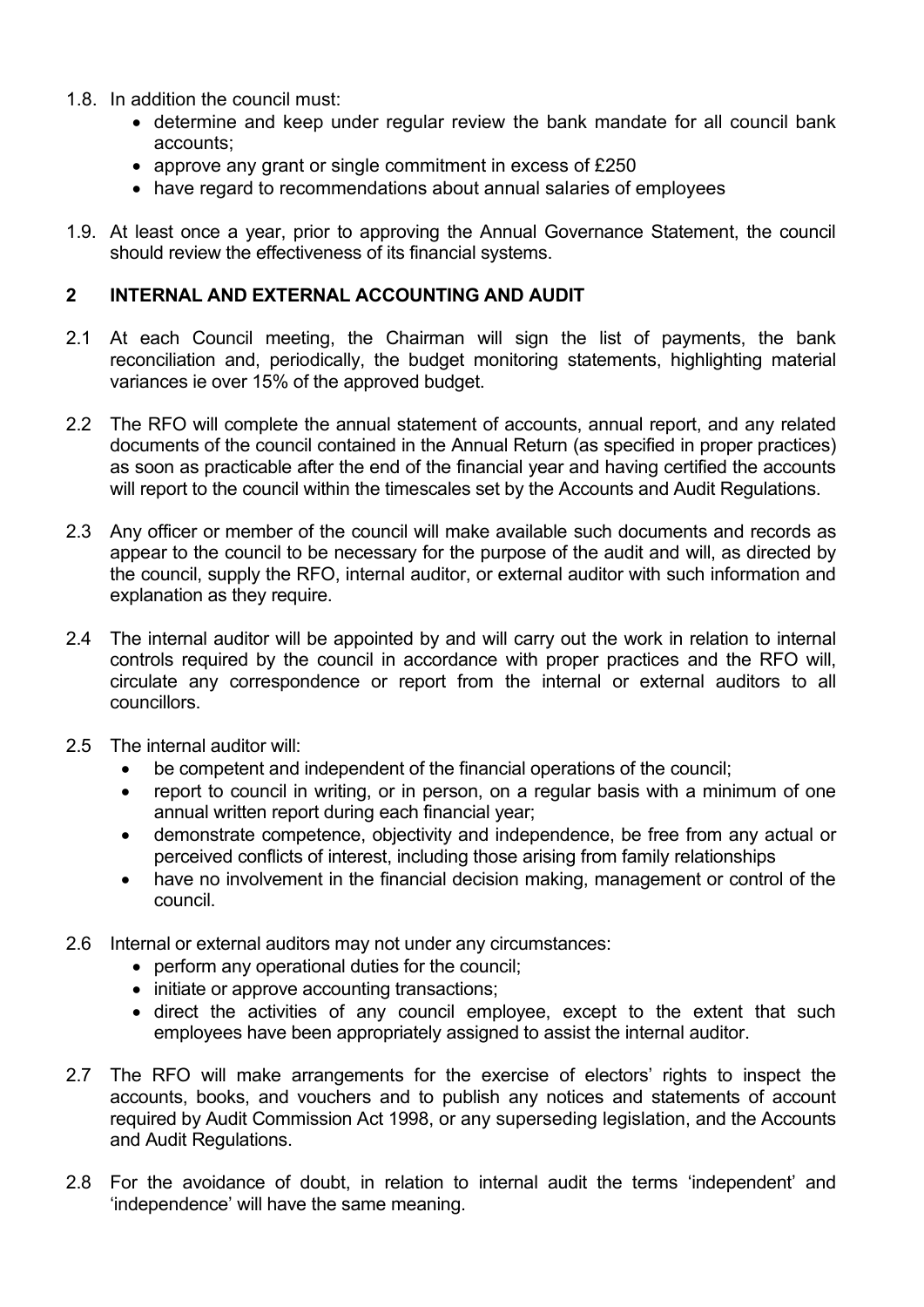## <span id="page-3-0"></span>**3 ANNUAL ESTIMATES (BUDGET) AND FORWARD PLANNING**

- 3.1 The RFO must each year, by no later than October, prepare detailed estimates of all receipts and payments including the use of reserves and all sources of funding for the following financial year in the form of a budget estimate to be considered by the council.
- 3.2 The council will consider annual budget proposals including recommendations for the use of reserves and sources of funding and update or confirm the forecast accordingly.
- 3.3 The council will fix the precept (council tax requirement) level to be submitted to the billing authority and will supply each member with a copy of the approved annual budget.
- 3.4This budget will be used to monitor expenditure through the coming year.

# <span id="page-3-1"></span>**4 BUDGETARY CONTROL AND AUTHORITY TO SPEND**

- 4.1 Expenditure on revenue which will exceed the approved budget breakdown, must be notified to the Council. Contracts may not be disaggregated to avoid controls imposed by budget constraints.
- 4.2 Money may be moved to other budget headings or to an earmarked reserve as appropriate by resolution of the council ('virement').
- 4.3 Unspent provisions in the capital budgets **for completed projects** will not be carried forward to a subsequent year.
- 4.4 No expenditure will be authorised in relation to any capital project and no contract entered into or tender accepted involving capital expenditure unless the council is satisfied that the necessary funds are available, or the requisite borrowing approval has been obtained.
- 4.5 All capital works will be monitored in accordance with the council's Standing Orders and financial regulations relating to contracts.

# <span id="page-3-2"></span>**5 BANKING ARRANGEMENTS AND AUTHORISATION OF PAYMENTS**

- 51 The council's banking arrangements, including the bank mandate, will be made by the RFO, approved by full council, and regularly reviewed for safety and efficiency.
- 5.2 All invoices for payment will be examined, verified and certified by the RFO to confirm that the work, goods or services to which each invoice relates has been received, carried out, examined and represents expenditure previously approved by the council.
- 5.3 The RFO will examine invoices for arithmetical accuracy and analyse them to the appropriate expenditure heading. The RFO will ensure all legitimate submitted invoices are authorised for payment at the next available council meeting
- 5.4 The Clerk/RFO will have delegated authority to authorise the payment of items only in the following circumstances and any such actions must be reported to the Council as soon as possible: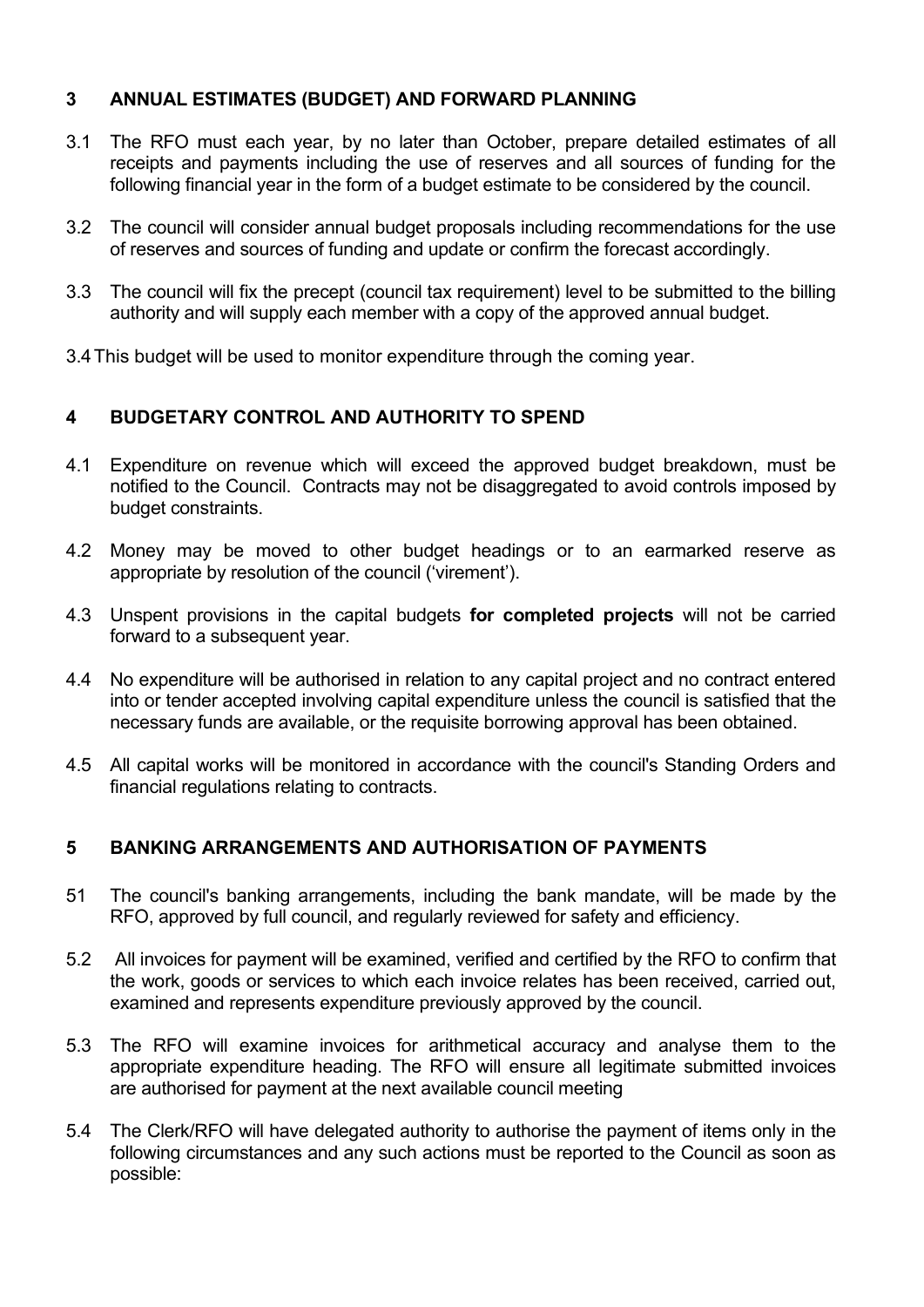- If a payment is necessary to avoid a charge to interest under the Late Payment of Commercial Debts (Interest) Act 1998, and the due date for payment is before the next scheduled Meeting of council, where the Clerk/RFO certifies that there is no dispute or other reason to delay payment
- Transfer funds within the councils banking arrangements up to the sum of £10,000
- Authorise revenue expenditure which in the clerk's judgement is urgent eg repairs, replacements or where no budgetary provision was made for the expenditure up to a limit of £250.
- 5.5 For each financial year the Clerk/RFO will draw up a list of regular payments eg salaries, PAYE, NI, pension, utilities, and current contracts to be authorised by resolution of the council every year.
- 5.6 Where the Council has an annual grants programme, any awards must be agreed by full Council before releasing payment.
- 5.7 Members are subject to the Code of Conduct that has been adopted by the council and will comply with it and Standing Orders when a decision to authorise or instruct payment is made in respect of a matter in which they have a disclosable pecuniary or other interest, unless a dispensation has been granted which will allow them to sign.
- 5.8 Any changes in the recorded details of suppliers, such as bank account records, will be approved in writing by full Council.

# <span id="page-4-0"></span>**6 INSTRUCTIONS FOR THE MAKING OF PAYMENTS**

- 6.1 All payments will be effected by cheque or other instructions to the council's bankers, in accordance with a resolution of council.
- 6.2 Cheques or orders for payment drawn on the bank account in accordance with the schedule presented to council or committee will be signed by two members of council for authorising the payments on the list
- 6.3 If payments are made by cheque, the signatories will also initial the cheque counterfoil.
- 6.4 Cheques or orders for payment will not normally be presented for signature other than at a council meeting. Any signatures obtained otherwise will be reported to the council at the next convenient meeting.
- 6.5 Council payments can also be made by internet banking transfer, BACS or CHAPS provided that all such payments are included in the list of payments, signed by two authorised bank signatories and retained in the minutes.
- 6.6 The approval of the use of any banking method will be reviewed annually by the council every year at the Annual Meeting of the Council.
- 6.7 Where a computer requires use of a personal identification number (PIN) or other password(s), for access to the council's records, such information will be stored on a flash drive.
- 6.8 Arrangements for reclaiming the flash drive in the event that the Clerk will be indisposed for a protracted period, will be sent to all Councillors and a new PIN and/or passwords will be changed as soon as practicable, and the new user will update all Councillors. No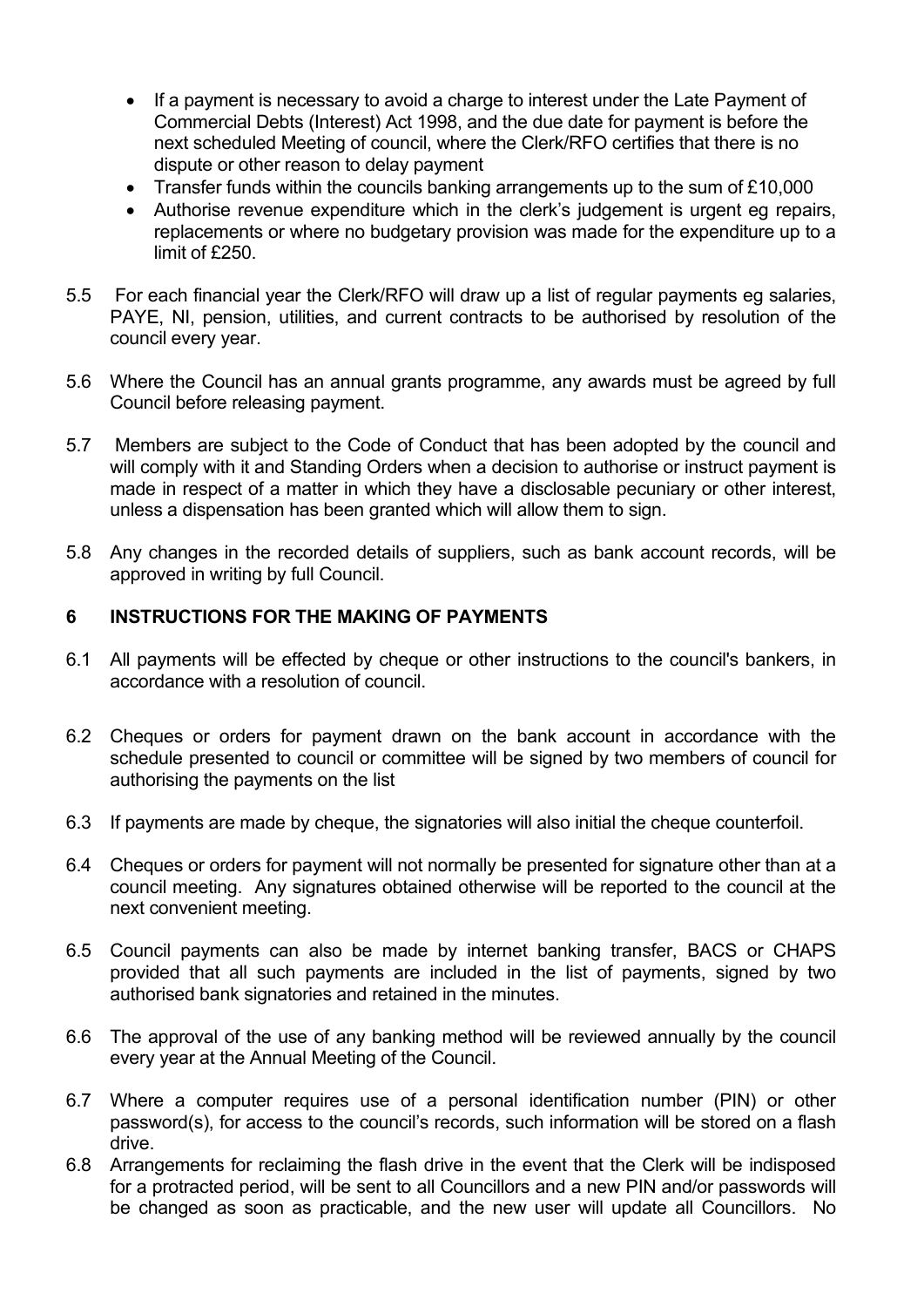employee or councillor will disclose any PIN or password, relevant to the working of the council or its bank accounts.

- 6.9 Regular back-up copies of the records on any computer will be made and will be stored in a fireproof, locked container.
- 6.10 The council, and any members using computers for the council's financial business, will ensure that anti-virus, anti-spyware, and firewall software with automatic updates is used to ensure a high level of security.
- 6.11 The council will not maintain any form of cash float. All cash received must be banked as soon as possible
- 6.12 Any payments made in cash by the Clerk/RFO eg computer consumables will be included in the monthly list of payments to be approved.

## <span id="page-5-0"></span>**7 PAYMENT OF SALARIES**

- 7.1 As an employer, the council will make arrangements to fully meet the statutory requirements for all employers by PAYE and National Insurance legislation. The payment of all salaries will be made in accordance with payroll records and the rules of PAYE and National Insurance currently operating, and salary rates will be as agreed by council.
- 7.2 Payment of salaries and payment of deductions must be made on the dates stipulated in employment contracts.
- 7.3 No changes will be made to any employee's pay, emoluments, or terms and conditions of employment without the prior consent of the council.
- 7.4 Each and every payment to employees of net salary and deductions will remain confidential record. This confidential record is not open to inspection or review (under the Freedom of Information Act 2000 or otherwise) other than:
	- by any councillor who can demonstrate a need to know;
	- by the internal auditor;
	- by the external auditor; or
	- by any person authorised under Audit Commission Act 1998, or any superseding legislation.
- 7.5 Any termination payments will be supported by a clear business case and reported to the council. Termination payments will only be authorised by council.
- 7.6 Before employing interim staff the council must consider a full business case.

## <span id="page-5-1"></span>**8 INCOME**

- 8.1 The collection of all sums due to the council will be the responsibility of and under the supervision of the RFO.
- 8.2 Particulars of all charges to be made for work done, services rendered, or goods supplied will be agreed annually by the council and notified to the RFO who will be responsible for the collection of all accounts due to the council.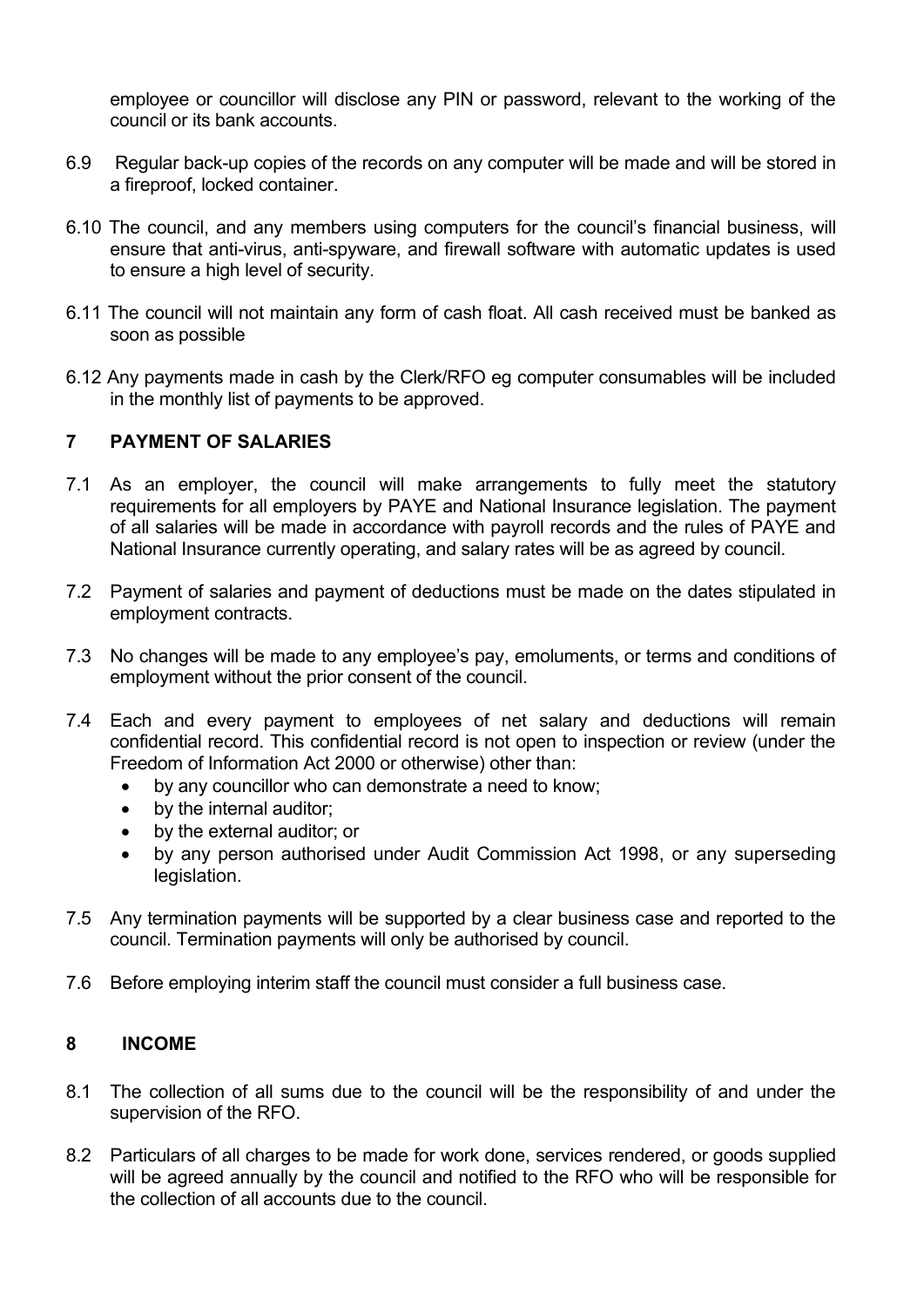- 8.3 The council will review all fees and charges at least annually, following a report of the Clerk/RFO.
- 8.4 Any sums found to be irrecoverable, and any bad debts will be reported to the council and will be written off in that year.
- 8.5 All sums received on behalf of the council will be banked intact as and with such frequency as the RFO considers necessary.
- 8.6 The origin of each receipt will be entered in a ledger, together with supporting information.
- 8.7 Personal cheques will not be cashed out of money held on behalf of the council.
- 8.8 The RFO will promptly complete any VAT Return that is required. Any repayment claim due in accordance with VAT Act 1994 section 33 will be made at least annually coinciding with the financial year end (usually February).
- 8.9 Where any significant sums of cash are regularly received by the council, the RFO will take such steps as are agreed by the council to ensure that more than one person is present when the cash is counted, and that appropriate care is taken with the security and safety of individuals banking such cash.
- 8.10 Any income arising which is the property of a charitable trust will be paid into a charitable bank account. Instructions for the payment of funds due from the charitable trust to the council (to meet expenditure already incurred by the authority) will be given by the Managing Trustees of the charity meeting separately from any council meeting.

## <span id="page-6-0"></span>**9 LOANS AND INVESTMENTS**

- 9.1 All borrowings will be in the name of the council and will be approved by Council as to terms and purpose. The application for borrowing approval, and subsequent arrangements for the loan will only be approved by full council.
- 9.2 Any financial arrangement which does not require formal borrowing approval from the Secretary of State (such as Hire Purchase or Leasing of tangible assets) will be subject to approval by the full council. In each case a report in writing will be provided to council in respect of value for money for the proposed transaction.
- 9.3 The Clerk/RFO will copy and statements, with regard to borrowing, to all Councillors.
- 9.4 All loans and investments will be negotiated in the name of the council and will be for a set period in accordance with council policy.
- 9.5 The council will consider the need for an Investment Strategy which, if drawn up, will be in accordance with relevant regulations, proper practices, and guidance, to be reviewed at least annually.
- 9.6 All investments of money under the control of the council will be in the name of the council.
- 9.7 All investment certificates and other documents relating thereto will be retained in the custody of the RFO.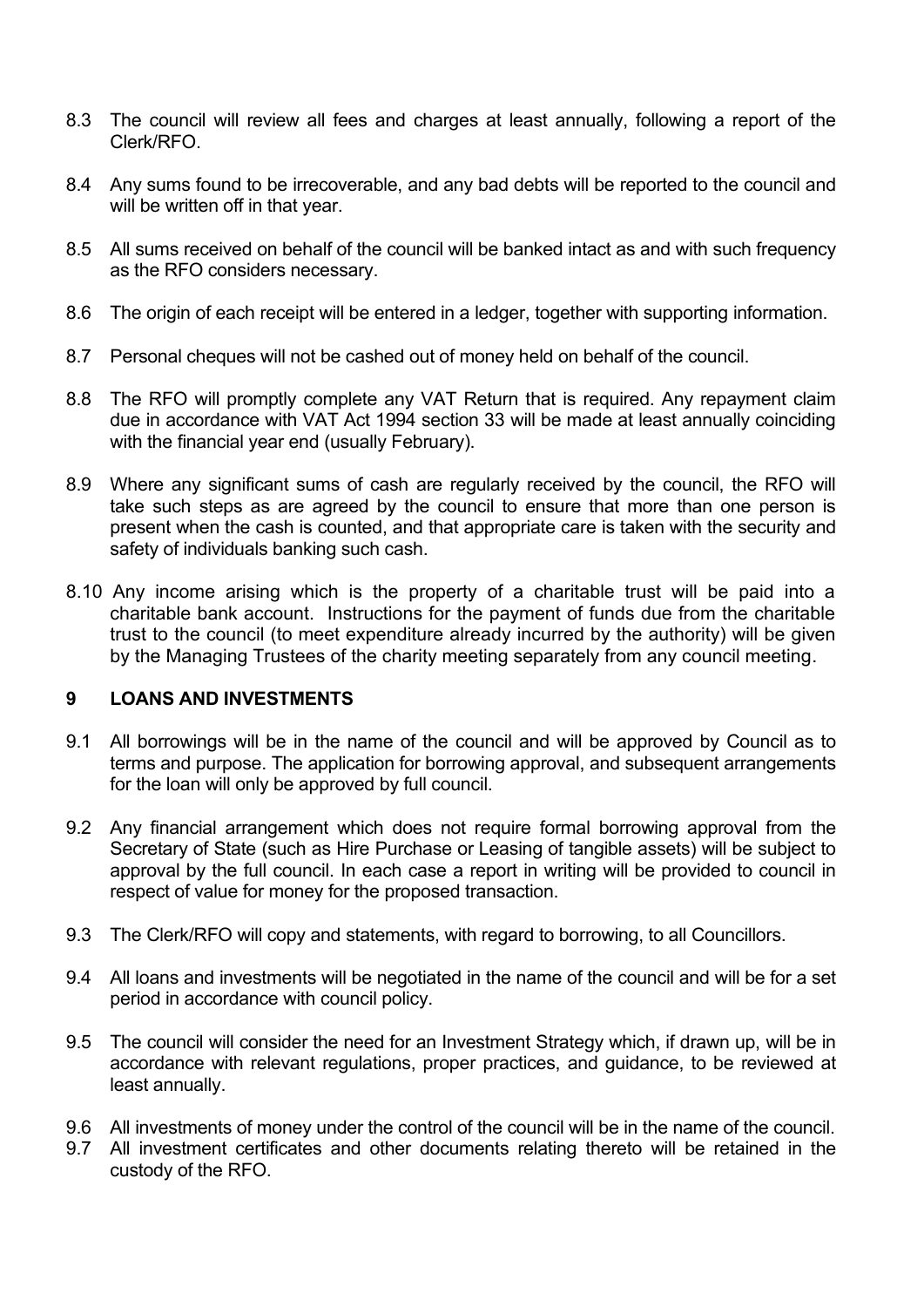9.8 Payments in respect of short term or long-term investments, including transfers between bank accounts held in the same bank, or branch, will be made in accordance with Regulation 5 (Authorisation of payments) and Regulation 6 (Instructions for payments).

# <span id="page-7-0"></span>**10 CONTRACTS**

- 10.1 Every contract will comply with these financial regulations, and no exceptions will be made otherwise than in an emergency provided that this regulation need not apply to contracts which relate to items below:
	- for the supply of gas, electricity, water, sewerage and telephone services;
	- for specialist services such as are provided by solicitors, accountants, surveyors and planning consultants;
	- for work to be executed or goods or materials to be supplied which consist of repairs to or parts for existing machinery or equipment or plant;
	- for work to be executed or goods or materials to be supplied which constitute an extension of an existing contract by the council;
	- for additional audit work of the external auditor up to an estimated value of £500 (in excess of this sum the Clerk/RFO will act after consultation with the Chairman and Vice Chairman of council);
	- for goods or materials proposed to be purchased which are proprietary articles and / or are only sold at a fixed price.
- 10.2 Where it is intended to enter into a contract exceeding £60,000 in value for the supply of goods or materials or for the execution of works or specialist services other than such goods, materials, works or specialist services as are excepted as set out in paragraph 10.1, the Clerk will invite tenders from at least six firms to be taken from an appropriate approved list.
- 10.3 Such invitation to tender will state the objective of the contract and the Clerk will, if necessary, obtain technical assistance to prepare a specification. The invitation will state that tenders must be returned to the Clerk in an envelope, marked "Contract", which remain sealed until the prescribed date and time.
- 10.4 All sealed tenders will be opened at the same time on the prescribed date by the Clerk in the presence of at least one member of council.
- 10.5 If less than three tenders are received for contracts above £60,000 or if there is an equality of tenders, the Council should consider its further course of action and may suspend Financial Regulations if the contract cannot be let in any other circumstances.
- 10.6 Any invitation to tender issued will refer to the terms of the Bribery Act 2010.
- 10.7 When a contract of less than £60,000 is proposed, the Clerk or RFO will obtain 3 quotations (priced descriptions of the proposed supply) and where the value is below £3,000 and above £250 the Clerk or RFO will obtain 3 estimates.
- 10.8 The council will not be obliged to accept the lowest or any tender, quote or estimate.
- 10.9 Should it occur that the council, or duly delegated committee, does not accept any tender, quote or estimate, the work is not allocated, and the council requires further pricing, provided that the specification does not change, no person will be permitted to submit a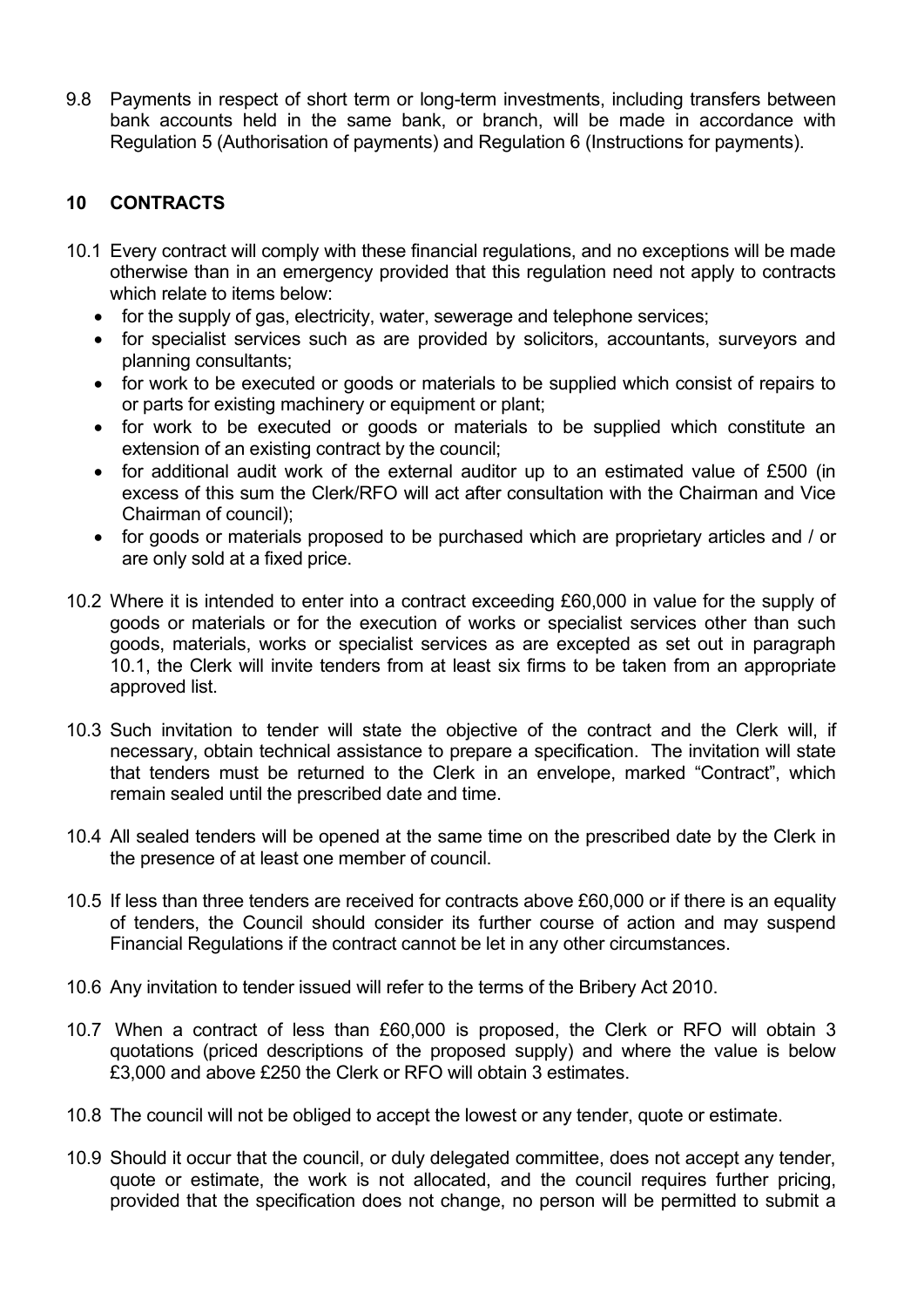later tender, estimate or quote who was present when the original decision making process was being undertaken.

10.10 The Clerk/RFO should confirm if The European Union Procurement Directive will apply and the terms of the Public Contracts Regulations 2006 and the Utilities Contracts Regulations 2006 including thresholds should be followed.

#### <span id="page-8-0"></span>**11 ORDERS FOR WORK, GOODS AND SERVICES**

- 11.1 An official order will be issued for all work, goods and services unless a formal contract is to be prepared. The Clerk/RFO will issue orders and file with the relevant invoice, as a member may not issue an official order or make any contract on behalf of the council.
- 11.2 An officer issuing an official order will provide evidence that an attempt has been made to secure the best available terms, usually by obtaining three or more quotations or estimates from appropriate suppliers, subject to any *de minimis* level with regard to contracts
- 11.3 The RFO will verify the lawful nature of any proposed purchase before it is agreed at a meeting or any order is issued.

## <span id="page-8-1"></span>**12 ASSETS, PROPERTIES AND ESTATES**

- 12.1The Clerk will make appropriate arrangements for the custody of all title deeds and Land Registry Certificates held by the council and detailing the location, extent, plan, reference, purchase details, nature of the interest, tenancies granted, rents payable and purpose for which held in accordance with Accounts and Audit Regulations.
- 12.2 No tangible moveable property will be purchased or otherwise acquired, sold, leased, or otherwise disposed of, without the authority of the council, together with any other consents required by law, unless the estimated value is lower than £250.
- 12.3 No land will be sold, leased or otherwise disposed of without the authority of the council, together with any other consents required by law, in each case a report in writing will be provided to council in respect of valuation and surveyed condition of the property (including matters such as planning permissions and covenants) together with a proper business case (including an adequate level of consultation with the electorate).
- 12.4 No land will be purchased or acquired without the authority of the full council. In each case a report in writing will be provided to council in respect of valuation and surveyed condition of the property (including matters such as planning permissions and covenants) together with a proper business case (including an adequate level of consultation with the electorate).
- 12.5 No tangible moveable property will be purchased or acquired without the authority of the full council, following consideration of a full business case.
- 12.6 The RFO will ensure that an appropriate and accurate Register of Assets and Investments is kept up to date, **on a historic cost basis** ie the purchase cost will be recorded to obviate the need for depreciation calculations.